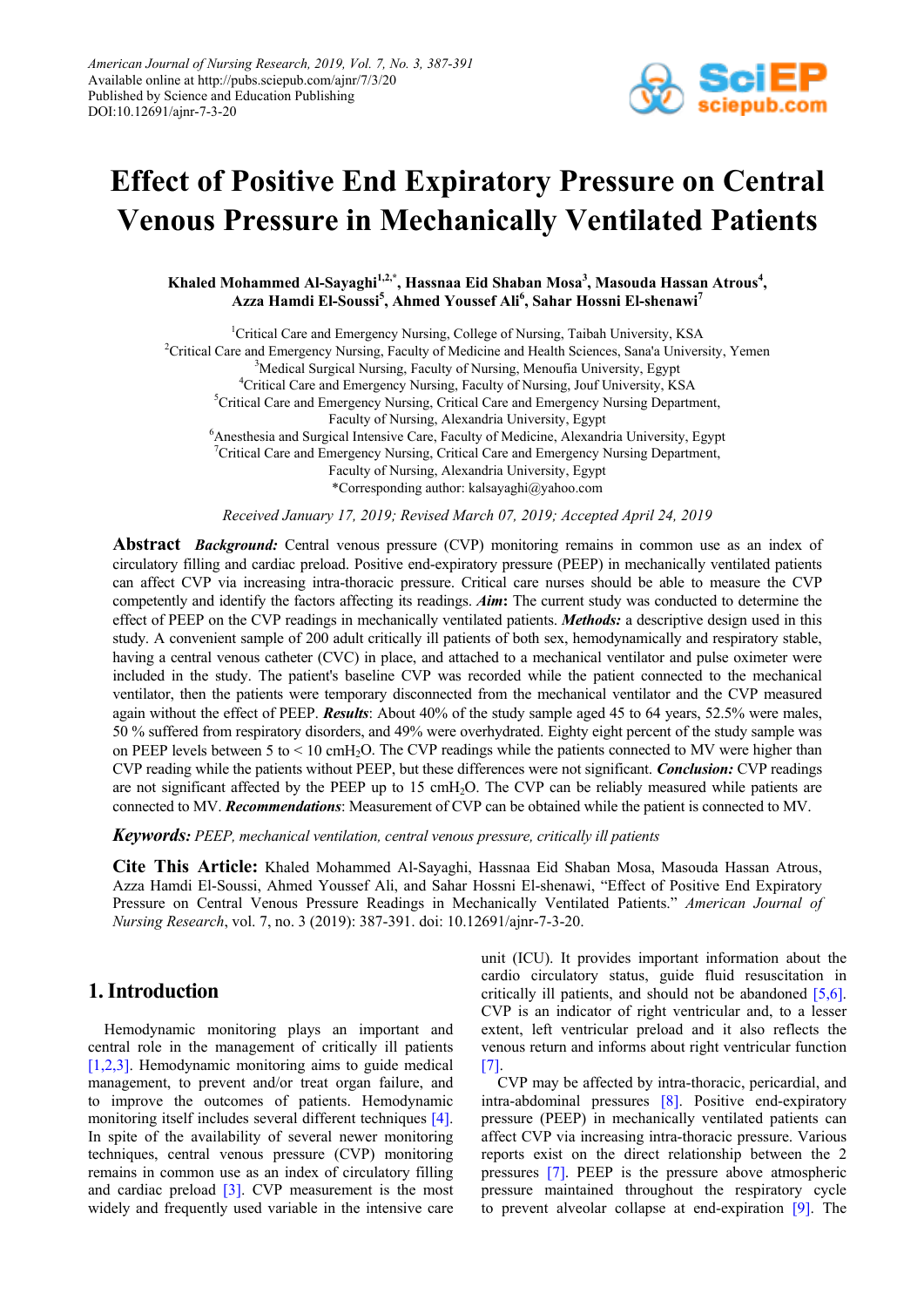transmission of PEEP into the thoracic cavity depends on the properties of the lungs and the chest wall. When chest wall elastance is high, PEEP can significantly increase pleural pressure [\[10\].](#page-4-7) Shubin et al [\[11\]](#page-4-8) suggested temporary disconnecting the patient from mechanical ventilator for valid CVP readings. However, disconnection the patient from MV may result in hypoventilation, hypoxia, bradycardia and hypotension [\[12\].](#page-4-9) A number of studies have now been conducted to determine if PEEP produces clinical changes in hemodynamic pressures or not. The researchers concentrate their attention on the effect of PEEP on the pulmonary artery pressure which is limited in use in our country.

# **2. Aim of the Study**

The current study was conducted to determine the effect of positive end expiratory pressure on the central venous pressure in mechanically ventilated patients.

# **3. Research Question**

Does the positive end expiratory pressure affect the central venous pressure readings in mechanically ventilated patients?

## **4. Methods**

#### **4.1. Design and Settings**

A descriptive correlational research design was used to conduct the study in the ICUs of Alexandria Main University Hospital namely; the Casualty Intensive Care Unit (Unit I) and the General Intensive Care Unit (Unit III).

## **4.2. Study Sample**

A convenient sample of 200 critically ill males and females patients with intrapulmonary and extrapulmonary disorders were enrolled in study. Patients were eligible for inclusion in the study if they were  $\geq 18$  years old, having a central venous catheter (CVC) in place; attached to a mechanical ventilator and pulse oximeter; and hemodynamically and respiratory stable (heart rate of 50–130 beats/minute, mean arterial pressure (MAP) > 55 mmHg, respiratory rate of 8–30 breaths/minute). Hemodynamically unstable patients (i.e. patients who have changes in systolic, mean, or diastolic blood pressure of  $\geq$  20 mm Hg; have changes in heart rate of  $\geq$  20 beats/minute; have changes in CVP of  $\geq$  4 mmHg; have changes in infusion rate of cardiovascular drugs), patients on high levels PEEP ( $>15$  cmH<sub>2</sub>O), and patients who have oxygen saturation  $(SpO<sub>2</sub>) < 93%$  were excluded from the study.

## **4.3. Tools and Data Collection**

The researchers used a predesigned sheet to record the patient's characteristics (including the patient's age, sex, diagnosis, and hydration status), the PEEP level (from the mechanical ventilator settings), and the CVP levels while the patient connected to the mechanical ventilator and while the patient disconnected from the mechanical ventilator. The CVP was measured by a disposable water manometer which is the device applied for CVP monitoring in the settings of the study.

#### **4.3.1. Preparatory Phase (before obtaining the CVP readings)**

When the patient met the predetermined inclusion criteria and he/his family member agreed to take part in the study, the patency of the CVC and the efficiency of the bed (for rising and falling) were checked. When the patient needs any therapeutic interventions that could potentially affect the CVP readings such as tracheal suction or the nebulizer setting, it was done before CVP measurement and a 10-minutes stabilization period was allowed after suction. In addition, the nasogastric tube feeding must be given at least one hour before measuring the CVP to prevent aspiration that could be occurred in flat position.

The patient's characteristics and the PEEP level were recorded. Then the patient was placed in supine position in the middle of the bed in proper body alignment for 10 minutes stabilization period. The phlebostatic axis  $(4<sup>th</sup>$  intercostals space at mid axillary line) was used as a reference point on the body and it was marked with ink on the side of the patient's chest to ensure accurate measurements [\[13,14,15\].](#page-4-10) The manometer zero point was leveled at the patient's phlebostatic axis and then the manometer was connected to the distal lumen of the CVC, after removing any air bubbles in the manometer.

#### **4.3.2. Implementation Phase (obtaining the CVP readings)**

The CVP was measured at the end of expiration while the patient was connected to mechanical ventilator using a water manometer with the zero point leveled at the phlebostatic axis. After that the patient was disconnected from mechanical ventilator and the CVP was measured at the end of expiration. Finally the patient was reconnected to mechanical ventilator immediately after measuring the CVP. During the CVP measurement, the blood pressure, heart rate, and  $SpO<sub>2</sub>$  were monitored for any changes; if unacceptable changes occurred, the CVP measurement stopped, the patients reconnected to mechanical ventilator and excluded from the study.

The above steps were repeated three times (every two hours for 6 consecutive hours) and the mean of the three CVP readings was calculated and recorded. Any therapeutic interventions that could potentially raise or lower the CVP reading (such as suctioning, turning and volume replacement) were not carried out during measurement of the CVP or 10 minutes before [\[16\].](#page-4-11) The ventilator setting remained consistent throughout the 6 hours period of data collection. However, patients were excluded from the study in case of changing the ventilatory settings and also if the patient become hemodynamically unstable and need therapeutic interventions.

A pilot study was conducted on 10 critically ill mechanically ventilated patients to test the feasibility and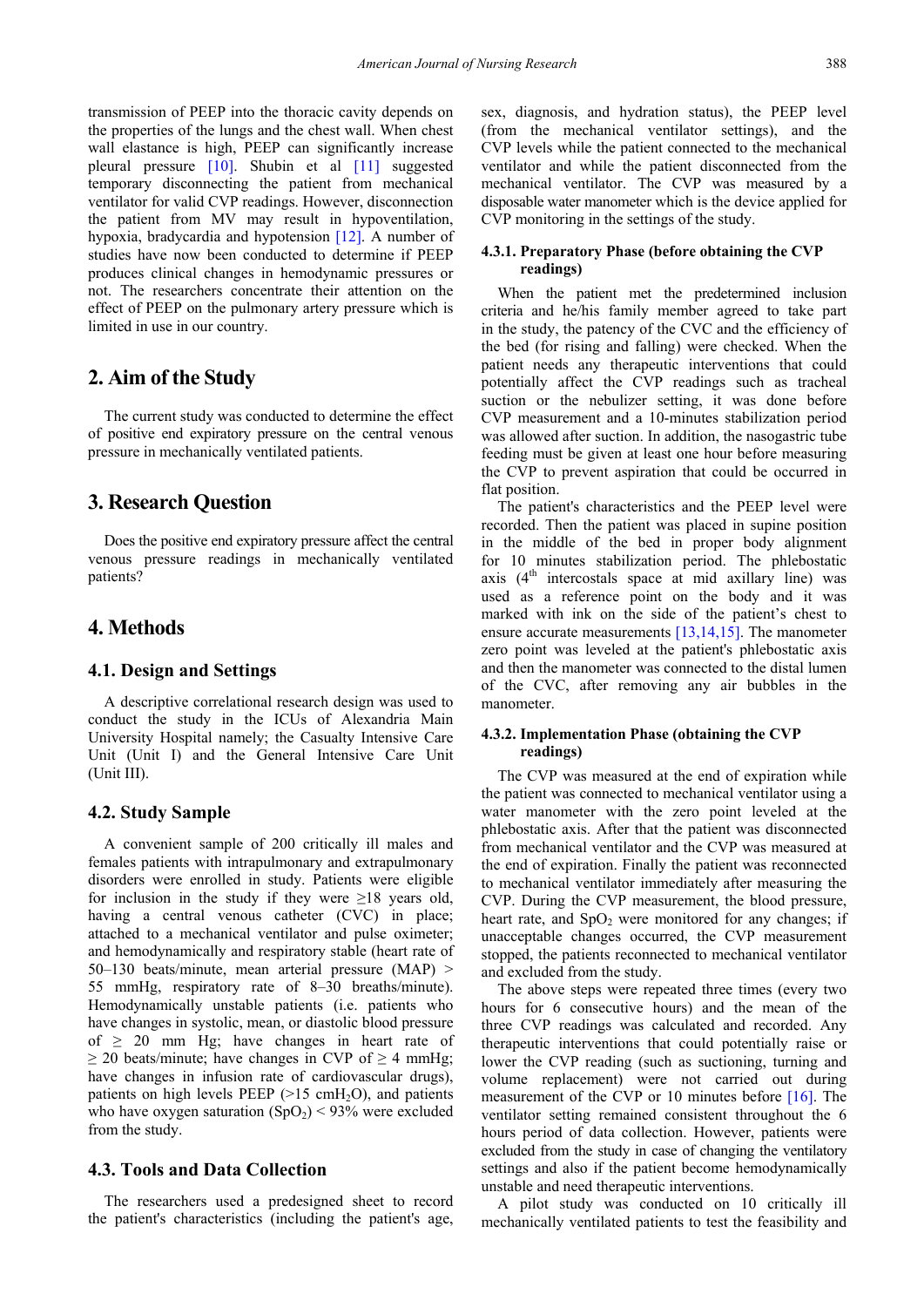applicability of the tools and methodology. The data was collected over period of thirteen months.

## **4.4. Ethical Considerations**

Ethical approval was obtained from the research ethical committee at the faculty of nursing, Alexandria University. Approval to conduct the study was obtained from the responsible authority after explanation of the aim of the study. Informed consent was obtained from conscious patients or from the family members for unconscious patients before conducting the study. The patients and family members received an explanation of the research and it's objectives before obtaining their consent. Patient and their family members were assured that their consents are voluntary and they can withdraw from the study at any time without any harmful consequences. Patient and family members who agreed to participate in the study were provided with more verbal information about the study and they signed a consent form.

#### **4.5. Statistical Analysis**

Statistical analysis was done using the software Statistical Package for Social Sciences (SPSS) version 10. Data were expressed as frequencies, percentages, means, and standard deviations. For each patient the mean of the three CVP readings while the patient was connected to mechanical ventilator and the mean of the three CVP readings while the patient disconnected from mechanical ventilator were calculated and used for comparison. F-test (ANOVA) was used for analysis of variance and comparison between the means of more than two group means. P value of 0.05 was used to assess the significance of the result.

## **5. Results**

The results in [Table 1](#page-2-0) reveals that more than one third of the studied sample (39.5%) aged 45 to less than 65 years, 26.5% aged 25 to less than 45 years, and 24.5% aged 65 years and more, while only 10% were below 25 years. More than half of the sample (52.5%) was males. One half of the studied sample suffered from respiratory disorders while the other half suffered from extrapulmonary disorders: 32% cardiovascular disorders, 9.5 % central nervous system disorders, 6.5% renal disorders, while only 2% suffered from other disorders (gastrointestinal and metabolic disorders). About half of the studied sample (49%) were overhydrated (i.e. had signs and symptoms of fluid overload, positive fluid balance, normal or low sodium level, decreased hematocrit value, and normal or low blood urea), 38.5% were adequately hydrated (had no signs and symptoms of fluid overload or deficit), while only 12.5% were dehydrated (had signs and symptoms of fluid volume deficit, negative fluid balance, increased or normal sodium level, and increased or normal blood urea). The majority of the studied sample (88%) was on PEEP 5 to  $\leq 10$  cmH<sub>2</sub>O, and 6% were on PEEP  $\leq 5$  cmH<sub>2</sub>O, and

#### 6% were on PEEP10 cmH<sub>2</sub>O or more.

<span id="page-2-0"></span>

| Table 1. Characteristics of the studied sample |  |  |  |
|------------------------------------------------|--|--|--|
|------------------------------------------------|--|--|--|

| <b>Characteristics</b>          | Number $(n=200)$ | $\frac{0}{0}$ |
|---------------------------------|------------------|---------------|
| Age in years                    |                  |               |
|                                 |                  |               |
| $\bullet$ < 25                  | 20               | 10.0          |
| • 25 - < 45                     | 53               | 26.5          |
| • 45 - < 65                     | 79               | 39.5          |
| $\bullet \geq 65$               | 48               | 24.0          |
| Gender                          |                  |               |
| • Male                          | 105              | 52.5          |
| • Female                        | 95               | 47.5          |
| <b>Body systems alteration</b>  |                  |               |
| • Intrapulmonary (respiratory). | 100              | 50.0          |
| • Extrapulmonary:               |                  |               |
| - Cardiovascular                | 64               | 32.0          |
| $-CNS$                          | 19               | 9.5           |
| - Renal                         | 13               | 6.5           |
| - Others                        | $\overline{4}$   | 2.0           |
| <b>Hydration status</b>         |                  |               |
| • Overhydrated                  | 98               | 49.0          |
| • Adequately hydrated           | 77               | 38.5          |
| · Dehydrated                    | 25               | 12.5          |
| $PEEP$ (cmH <sub>2</sub> O)     |                  |               |
| $\bullet$ 0 - < 5               | 12               | 6.0           |
| $\bullet$ 5 - <10               | 176              | 88.0          |
| $• 10 - 15$                     | 12               | 6.0           |

[Table 2](#page-3-0) shows the effect of PEEP and body systems alterations on the CVP readings. The CVP readings increased as the PEEP level increased, but the difference between the mean CVP readings while the patients on different PEEP levels was not significant. Similarly there was no significant difference between the mean CVP readings of the same patients when they were disconnected from MV (i.e. without PEEP). The mean CVP readings while the patients connected to MV was higher than the mean CVP readings while the patients without PEEP, but this difference was not significant.

When patient on PEEP, the mean CVP reading of patients having CNS disorders was significantly lower than the mean CVP reading of the patients having pulmonary, cardiovascular, renal, and other systems disorders (10.85 VS 17.0, 18.66, and 18.83, respectively, P=<0.001). Same significant difference existed while the patients without PEEP. When comparing the mean differences between mean CVP while patients on PEEP and the mean CVP while the patients without PEEP, the mean difference of patients with other body systems disorders was significantly higher than the mean difference of patients with pulmonary, cardiovascular, CNS, and renal disorders (-5.00 VS -1.50, -1.48, -2.53, and  $-2.41$ , respectively,  $P= 0.001$ ).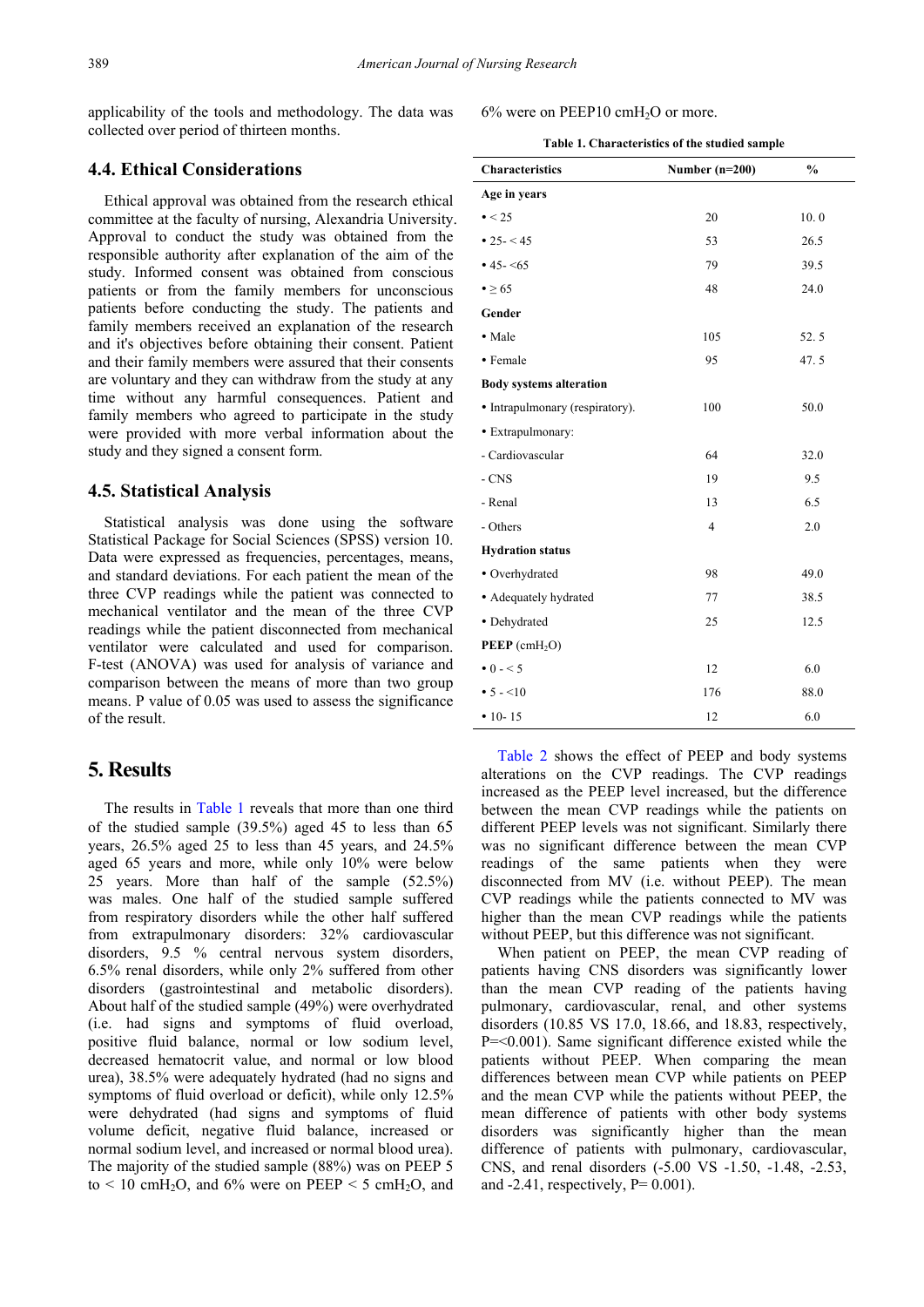|                                | Mean CVP when patient on<br>PEEP (mean $\pm$ SD) | <b>Mean CVP</b> when patient<br>without PEEP (mean $\pm$ SD) | <b>Mean Difference</b>              |
|--------------------------------|--------------------------------------------------|--------------------------------------------------------------|-------------------------------------|
| <b>PEEP</b> (cm $H_2O$ )       |                                                  |                                                              |                                     |
| $\bullet$ 0 - < 5              | $16.82 \pm 6.33$                                 | $15.06 \pm 6.00$                                             | $-1.75$                             |
| • $5 - 10$                     | $17.14 \pm 7.77$                                 | $15.31 \pm 8.71$                                             | $-1.83$                             |
| $• 10 - 15$                    | $19.03 \pm 2.03$                                 | $18.08 \pm 2.69$                                             | $-0.94$                             |
| $\mathbf{F}$                   | 0.704                                            | 1.063                                                        | 1.293                               |
| $\mathbf{P}$                   | 0.496                                            | 0.347                                                        | 0.277                               |
| <b>Systems alterations</b>     |                                                  |                                                              |                                     |
| • Intrapulmonary (respiratory) | $17.0 \pm 6.080^a$                               | $15.50 \pm 6.84^a$                                           | $-1.50^a$                           |
| • Cardiovascular               | $18.66 \pm 5.90^{\rm b}$                         | $17.18 \pm 6.39^{\rm b}$                                     | $-1.48b$                            |
| $\cdot$ CNS                    | $10.85 \pm 3.67$ <sup>c</sup>                    | $8.32 \pm 4.23^c$                                            | $-2.53^{\circ}$                     |
| • Renal                        | $18.83 \pm 5.96^{\text{d}}$                      | $16.42 \pm 6.42^d$                                           | $-2.41d$                            |
| • Others                       | $8.17 \pm 0.00^e$                                | $3.17 \pm 0.00^e$                                            | $-5.00^{\circ}$                     |
| $\mathbf{F}$                   | 6.364                                            | 7.101                                                        | 4.116                               |
| $\mathbf{P}$                   | $\leq 0.001$ * (c#a,b,d) <sup>†</sup>            | $\leq 0.001$ * (c#a,b,d) <sup>†</sup>                        | $0.001*$ (e#a,b,c,d) <sup>‡</sup>   |
| <b>Extrapulmonary</b>          | $16.94 \pm 6.45^{\circ}$                         | $15.02 \pm 7.07^{\rm a}$                                     | $-1.91$ <sup>a</sup>                |
| Intrapulmonary                 |                                                  |                                                              |                                     |
| • Obstructive                  | $20.49 \pm 8.20^{\rm b}$                         | $19.64 \pm 9.07^{\rm b}$                                     | $-0.85^{b}$                         |
| • Restrictive                  | $15.88 \pm 4.70^c$                               | $14.53 \pm 4.99$ <sup>c</sup>                                | $-1.35^{\rm e}$                     |
| • Vascular                     | $17.89 \pm 4.52^{\rm d}$                         | $17.44 \pm 4.86^{\rm d}$                                     | $-0.45^{\rm d}$                     |
| • Others                       | $15.19 \pm 4.52^e$                               | $12.61 \pm 5.27^e$                                           | $-2.58^e$                           |
| $\mathbf{F}$                   | 3.087                                            | 4.146                                                        | 5.588                               |
| $\mathbf{P}$                   | $0.017* (e#b,c,d)^{\bullet}$                     | $0.003*$ $(a#b,d)$ <sup>**</sup>                             | $\leq 0.001$ * (b#e) <sup>***</sup> |

<span id="page-3-0"></span>**Table 2. Effect of PEEP and body systems alterations on the CVP readings**

\*p-value indicates significant difference between the subgroups; † Significance difference existed between c and a,b,d; ‡Significance difference existed between e and a,b,c,d. "Significance difference existed between e and b,c,d; "Significance difference existed between a and b,d; and ""Significance difference existed between **b** and **e**.

When the patients on PEEP, the mean CVP of patients having other pulmonary disorders was significantly lower than the mean CVP of patients having obstructive, restrictive, or vascular pulmonary disorders (15.19 VS 20.49, 15.88, and 17.89, respectively, *P* = 0.017). While the patients without PEEP, the mean CVP of patients having extrapulmonary disorders was significantly lower than the mean CVP of patients having obstructive and vascular pulmonary disorders (15.02 VS 19.64, and 17.44, respectively,  $P = 0.003$ . When comparing the mean differences between mean CVP while patient on PEEP and the mean CVP while the patients without PEEP, there mean difference of patients with other pulmonary disorders was significantly higher than the mean difference of patients with obstructive pulmonary disorders (-2.58 VS  $-0.85$ ,  $P = \le 0.001$ ).

# **6. Discussion**

Critically ill patients with the need for mechanical ventilation (MV) show complex interactions between respiratory and cardiovascular physiology. These interactions are important as they may guide the clinician's therapeutic decisions and, possibly, affect patient outcome [\[17\].](#page-4-12) Positive end-expiratory pressure (PEEP) ventilation is used to prevent alveolar collapse and improve oxygenation [\[18\].](#page-4-13) However, increased intrathoracic pressure from PEEP decreases venous return and lowers cardiac preload. Mechanically, the PEEP-mediated increase in intrathoracic pressure is transmitted to the right atrium, increasing right atrial pressure (RAP) [\[19,20\].](#page-4-14) The predicted or estimated RAP is known to be equal to the central venous pressure (CVP) [\[8\].](#page-4-5) Therefore, CVP consequently will be increased with increased RAP.

Findings of the current study revealed that high PEEP levels produce high CVP readings. The mean CVP readings while the patients on PEEP (i.e. connected to MV) were higher than the mean CVP readings while the patients without PEEP (i.e. disconnected from MV). However, these differences were not statistically significant. This finding inconsistent with Shojaee et al (2017) [\[7\]](#page-4-4) finding that the application of PEEP was associated with statistically significant increase in CVP. Our finding could be attributed to low (physiological level) and moderate level of PEEP used in the majority of the current study sample. Another possible reason for this finding is the hypervolemic status of the majority of the sample which can alter the hemodynamic effect of PEEP on the CVP.